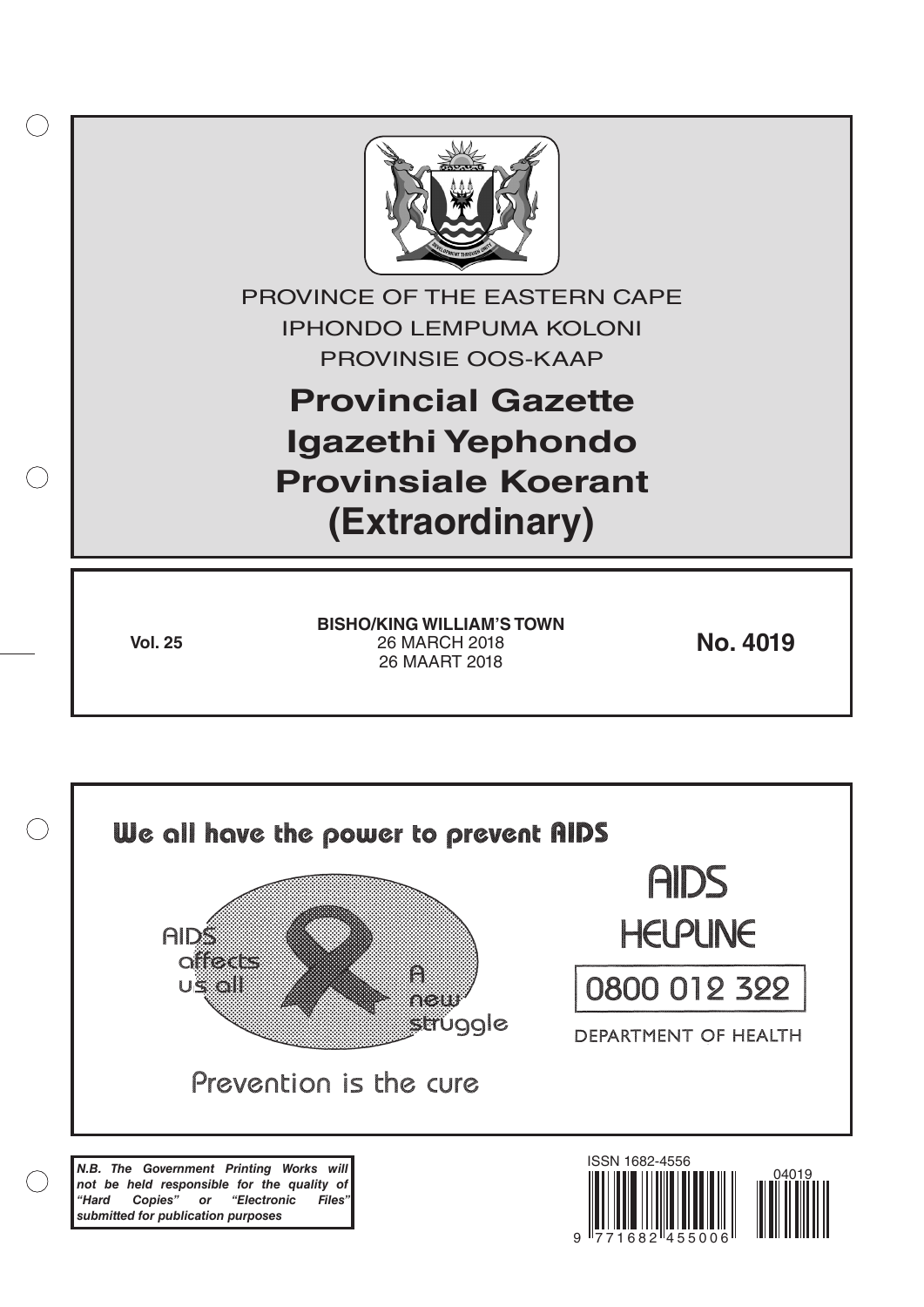# **IMPORTANT NOTICE:**

**The GovernmenT PrinTinG Works Will noT be held resPonsible for any errors ThaT miGhT occur due To The submission of incomPleTe / incorrecT / illeGible coPy.**

**no fuTure queries Will be handled in connecTion WiTh The above.**

#### **CONTENTS**

|    |                                                                                                                                                                                                                     | Gazette<br>No. | Page<br>No. |
|----|---------------------------------------------------------------------------------------------------------------------------------------------------------------------------------------------------------------------|----------------|-------------|
|    | <b>PROVINCIAL NOTICES • PROVINSIALE KENNISGEWINGS</b>                                                                                                                                                               |                |             |
| 60 | Gambling and Betting Act (5/1997) (Eastern Cape) (as amended): Lodgement of applications for amendment<br>for a bookmaker licence to include additional premises relating to the licence and removal of business to | 4019           |             |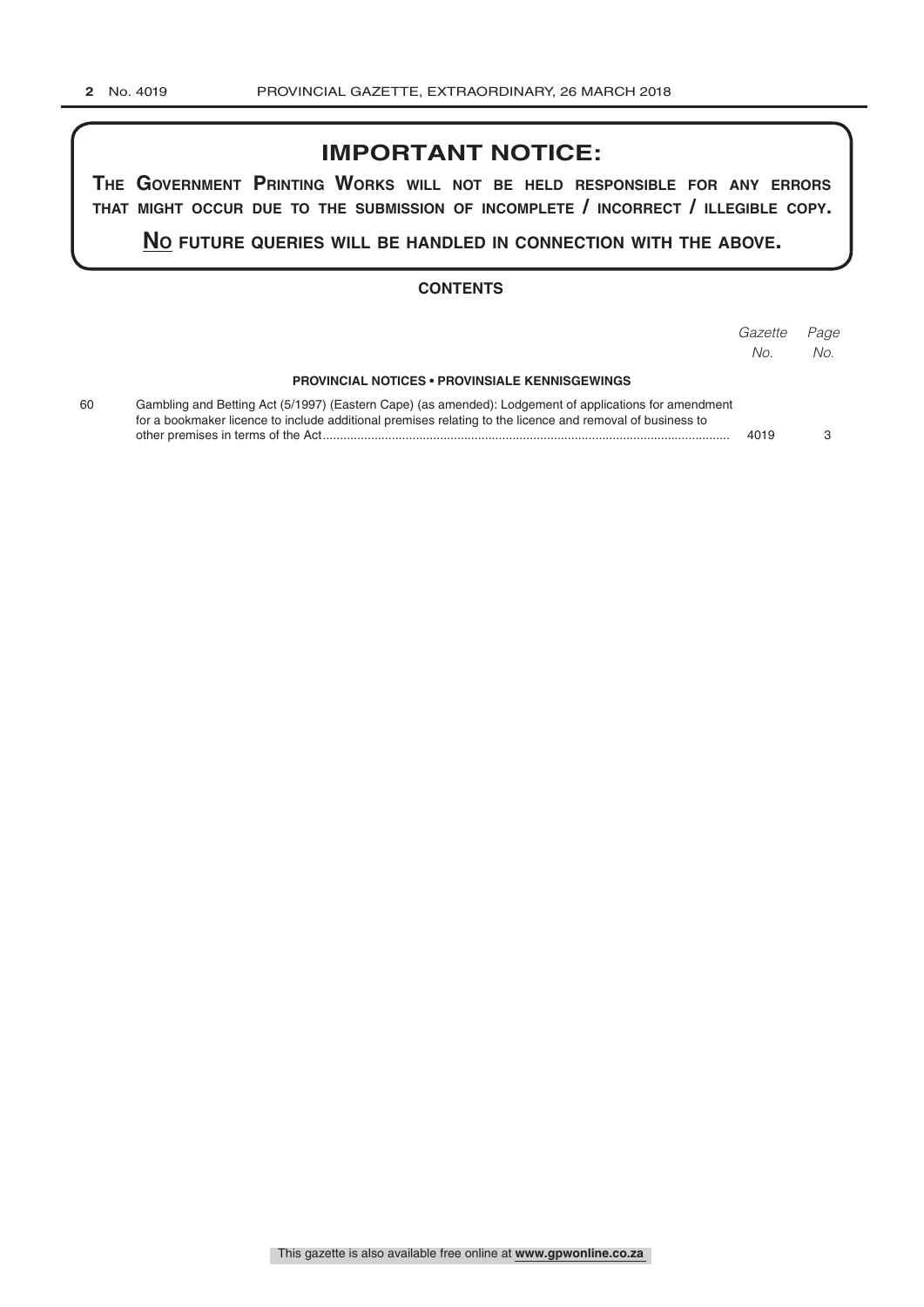## Provincial Notices • Provinsiale Kennisgewings

### **PROVINCIAL NOTICE 60 OF 2018**



**NOTICE OF LODGEMENT OF APPLICATIONS FOR AMENDMENT FOR A BOOKMAKER LICENCE TO INCLUDE ADDITIONAL PREMISES RELATING TO THE LICENCE AND REMOVAL OF BUSINESS TO OTHER PREMISES IN TERMS OF THE GAMBLING AND BETTING ACT, 1997 (ACT NO. 5 OF 1997) (EASTERN CAPE) (as amended)** 

**NOTICE IS HEREBY GIVEN** that various applications for addition of premises to a Bookmaker licence and removal of Business to other premises in terms of section 37 of the Gambling and Betting Act, 1997 (Act No. 5 of 1997) (Eastern Cape) (as amended), particulars of which are set out in the schedules hereunder, have been lodged with the Eastern Cape Gambling and Betting Board.

The applications may be inspected by any person at the offices of the Eastern Cape Gambling and Betting Board, ECGBB Building, Quenera Park, Quenera Drive, Beacon Bay, East London and at the respective Municipalities within which the premises are located as shown in the schedules hereunder.

Any objections, petitions or representations shall be lodged with the Chief Executive Officer of the Board within one (1) month of the date of this notice, commencing on **26 March 2018 until 25 April 2018.**

All objections and comments shall specify: the application to which the objection or comment relates; the grounds on which the objection is founded; in the case of comment; full particulars or facts in substantiation thereof: the name, address, telephone and fax number of the objector or person making the comment and a statement whether the objector or person making the comment wishes to make oral representations when the application is heard.

A person lodging representations may show cause why the Board may determine that his or her identity should not be divulged.

The under-mentioned figures used in brackets in Schedules have the following meanings:

- (1) = The name and address of the applicant;
- $(2)$  = If the applicant is a company or other corporate body, the names of all persons who have a financial or other interest of 5% or more in the applicant;
- (3) = In the case of a company the initials and surnames of all directors of the company;
- (4) = The type of application applied for; and
- (5) = The address of the premises from which the applicant intends to operate from.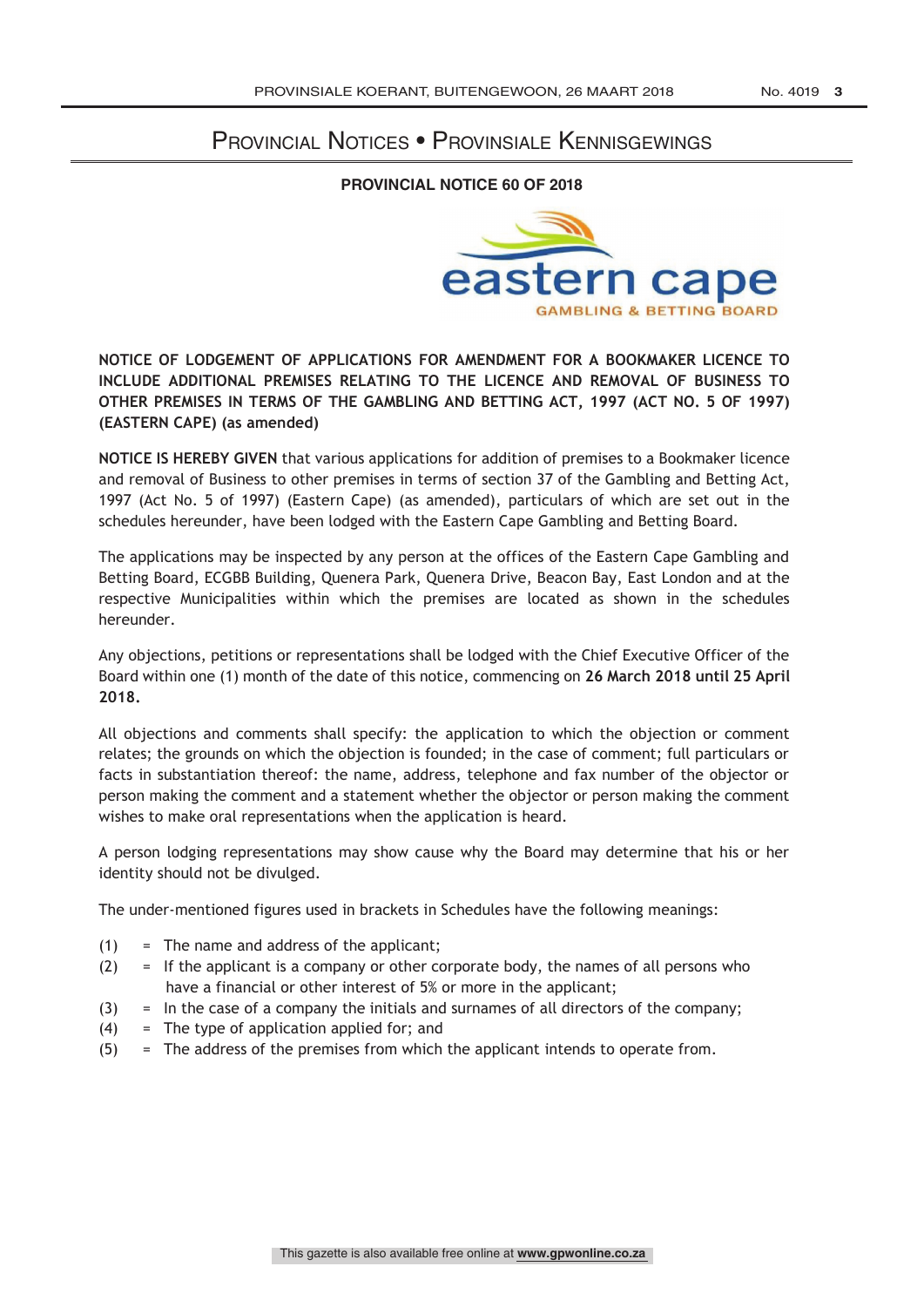#### **SCHEDULE A – ADDITION OF PREMISES TO A BOOKMAKER LICENCE**

#### **A1**

- (1) FEE Company (Pty) Ltd Ltd (2005/197468/07) t/a iGaming, 240 Aitken Street, Midrand, Johannesburg, Gauteng;
- (2) Marc Plaxton-Harrison and Theory Mhlangabezi Mbadamana;
- (3) M. Plaxton-Harrison and T.M. Mbadamana;
- (4) Addition of premises to a bookmaker licence; and
- (5) (a) Shop 1, 10,11,12,13 Flagstaff, Eastern Cape;
	- (b) ERF 110, Shop 9, 10, Mbizana, Eastern Cape; and
		- (c) Uister House, Cnr Parliament Street, Port Elizabeth, Eastern Cape

#### **SCHEDULE B – REMOVAL OF BUSINESS TO OTHER PREMISES**

#### **B1**

- (1) FEE Company (Pty) Ltd Ltd (2005/1974681/07) t/a iGaming, 240 Aitken Street, Midrand, Johannesburg, Gauteng;
- (2) Marc Plaxton-Harrison and Theory Mhlangabezi Mbadamana;
- (3) M. Plaxton-Harrison and T.M. Mbadamana;
- (4) Removal of business to other premises; and
- (5) (a) From Erf 1905/61 Durban Street, Uitenhage, Eastern Cape to ERF 42, Lusikisiki, Eastern Cape, and
	- (b) Erf 106-110 Main Road, Libode Eastern Cape to 374, Square Metres, Ground Floor, Baduza Building, 29 Main Street, Sterkspruit, Eastern Cape.

#### ` **B2**

- (1) Vandastar (Pty) Ltd Ltd (2014/105677/07) t/a G-bets,66 Ontdekkers Road, Westgate Rooderpoort, Johannesburg, Gauteng;
- (2) Goldrush Group (Pty) Ltd, Lilibo & Projects and Ncebakazi Makhehle;
- (3) Ncebakazi Makhehle, Katleho Thelejane and Mergan Naidoo;
- (4) Removal of business to other premises; and
- (5) From 40 Mainstreet, Flagstaff Square, Flagstaff, Eastern Cape, to 44 Govan Mbeki, Pier 14 Shopping Centre, Port Elizabeth, Eastern Cape.

**RM Zwane Chief Executive Officer Eastern Cape Gambling and Betting Board ECGBB Building, Quenera Park, Quenera Drive Beacon Bay East London 5241**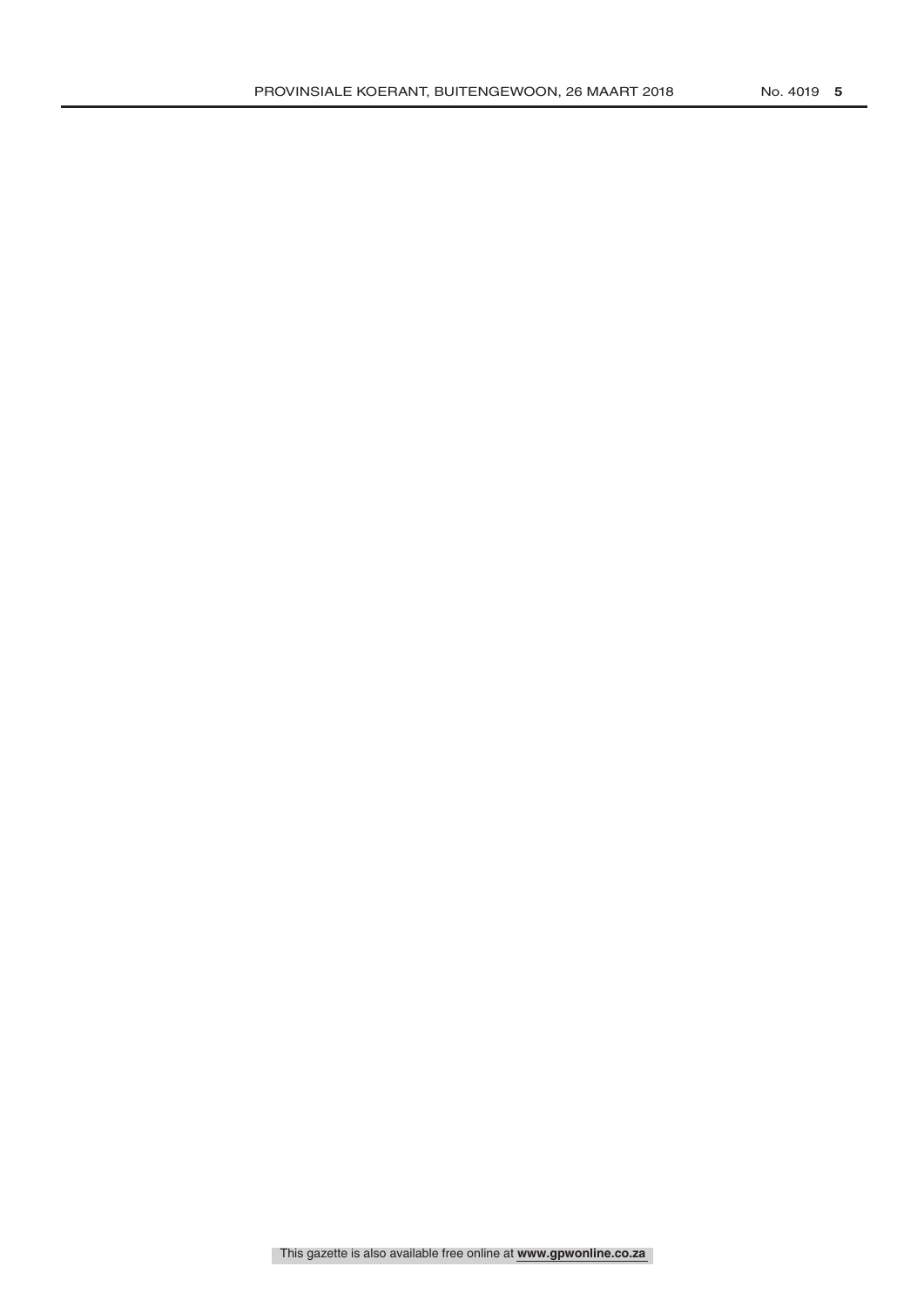This gazette is also available free online at **www.gpwonline.co.za**